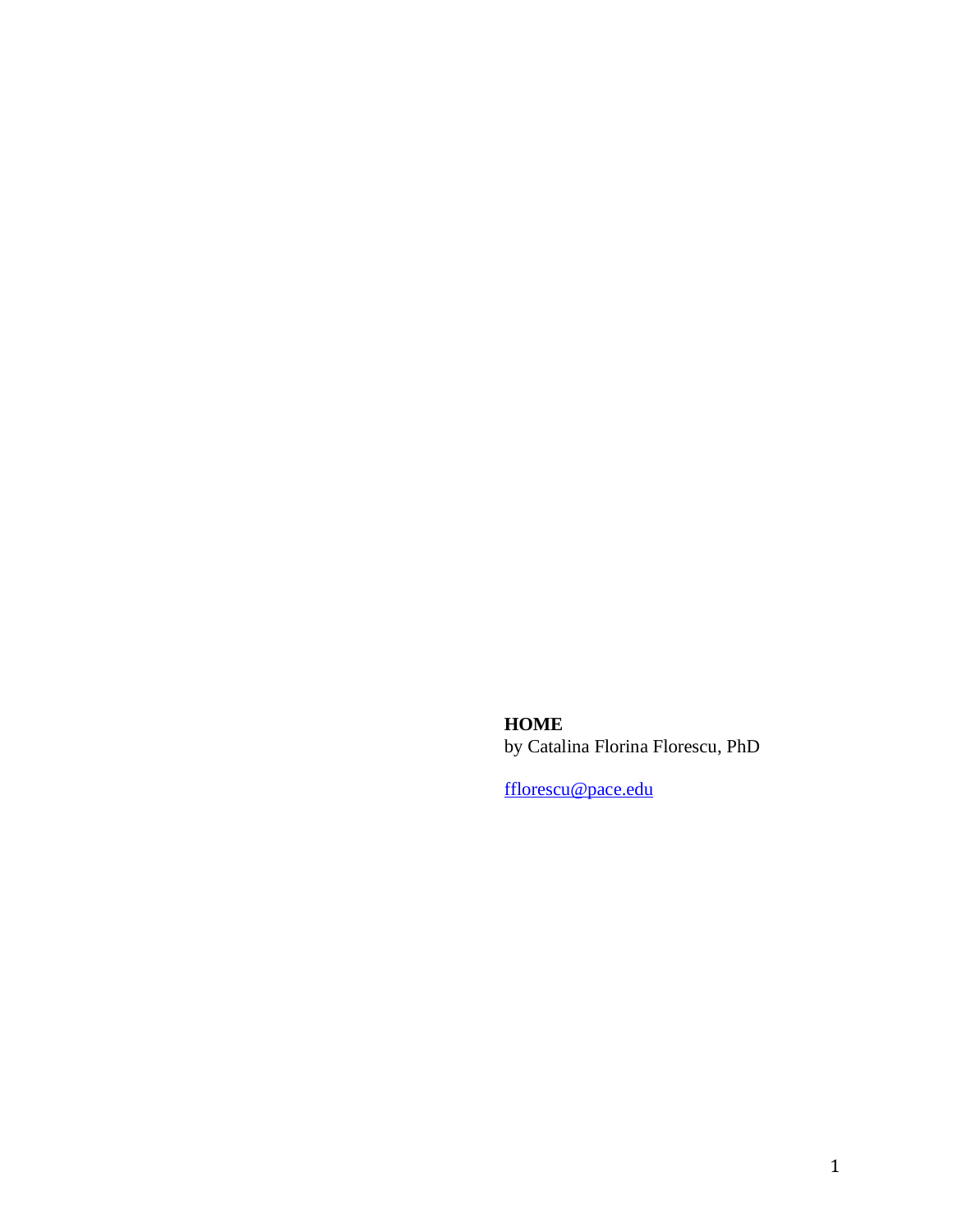CHARACTERS: Katie, 40 Klein, 60

**TIME**: Now. **PLACE**: A living room.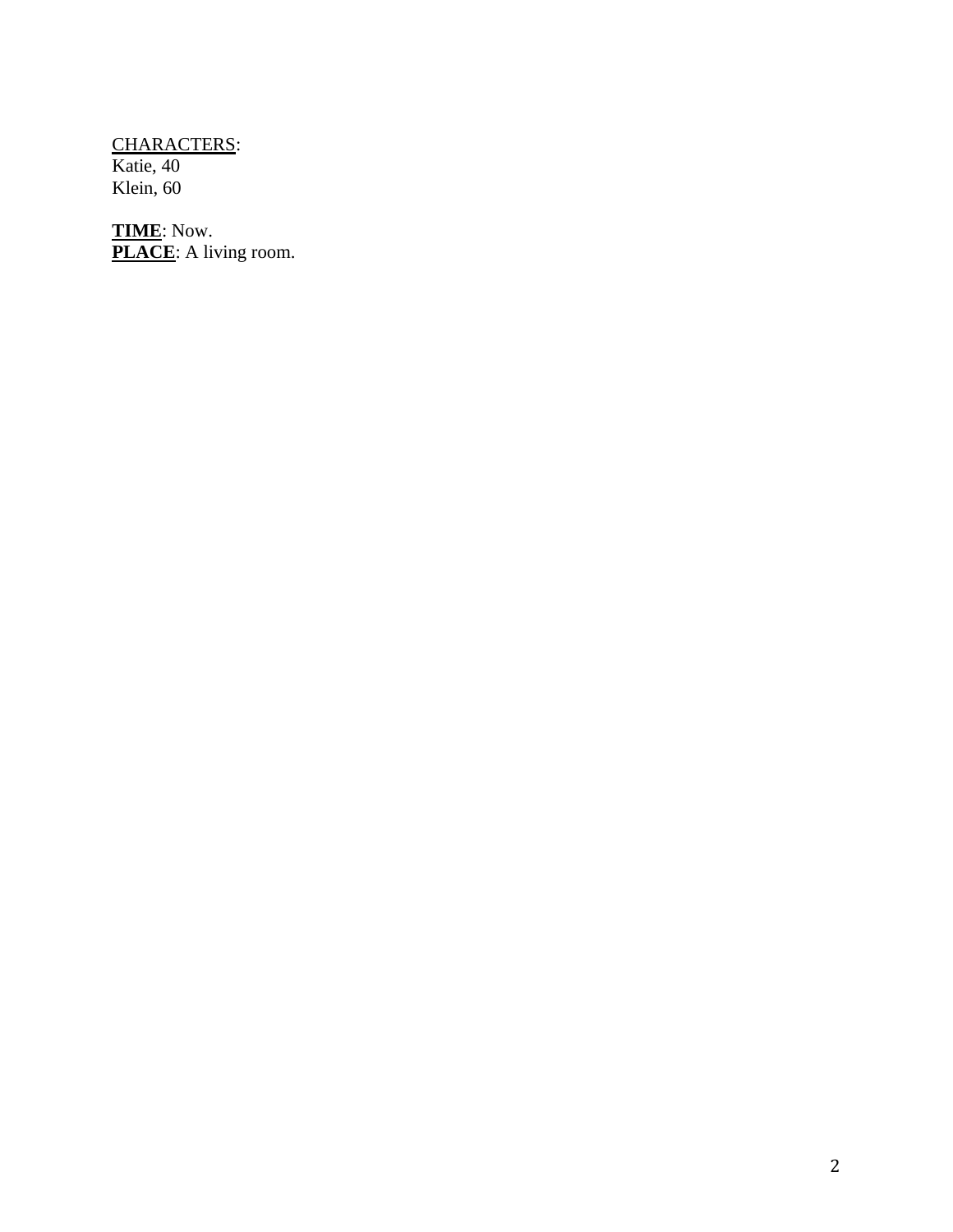*Katie is on the phone, talks to someone. Klein enters*. *He wants to say Hi to his wife but notices she's on the phone. He sits on the couch. He looks tired.* 

## KATIE:

Of course, of course. I promised, didn't' t? (*Notices Klein*) Gotta go, sweetie. Yes. He is here. Love ya!

> KATIE *kisses* KLEIN. *They share an embrace. Stay with them in that embrace for a few seconds.*

KATIE: How was it?

KLEIN: You know…

KATIE: Oh, my God. You look so pale.

KLEIN: This damn winter!

KATIE (*confused*): Sweetie, it's April.

KLEIN: Is it?

KATIE: Are you alright?

KLEIN: You know…

KATIE: What?

KLEIN:

She has been there for ten years … and … today… I don't know. It felt … different.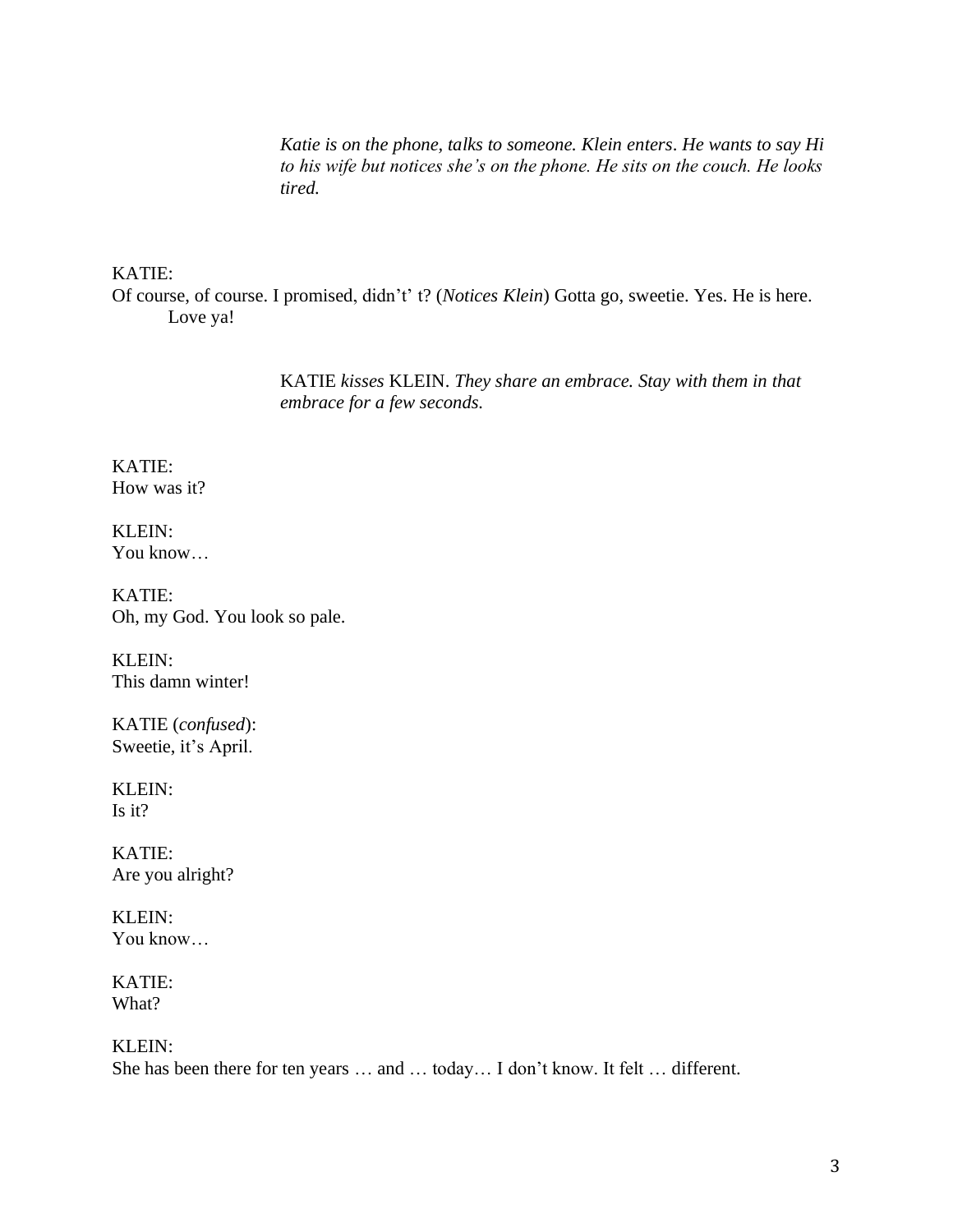KATIE: Is she worse?

KLEIN: No. I mean I don't think so.

KATIE: Then I don't understand. What was different?

KLEIN: She called me by my name.

KATIE (*shocked*): What???

KLEIN: I entered her room and she said, "Where have you been, *Klein*?"

KATIE: Are you sure?

KLEIN: I know, right? I said, "Mom, what did you just say?"

KATIE: And…?

KLEIN: She repeated, "Where have you been, *Klein*?" And I … I … (*Wipes his tears*)

KATIE (*Gives him a hug*): I am sorry… I mean… wait… what??? Did she recognize who you were?

KLEIN:

I don't think so. Because after a minute, she called me different names, so I guess, for a split second I was her Klein. Then I became, Pete, Keith, John. (*Pause*)

KATIE: But still…

KLEIN: I know…

KATIE: Do you think it means something?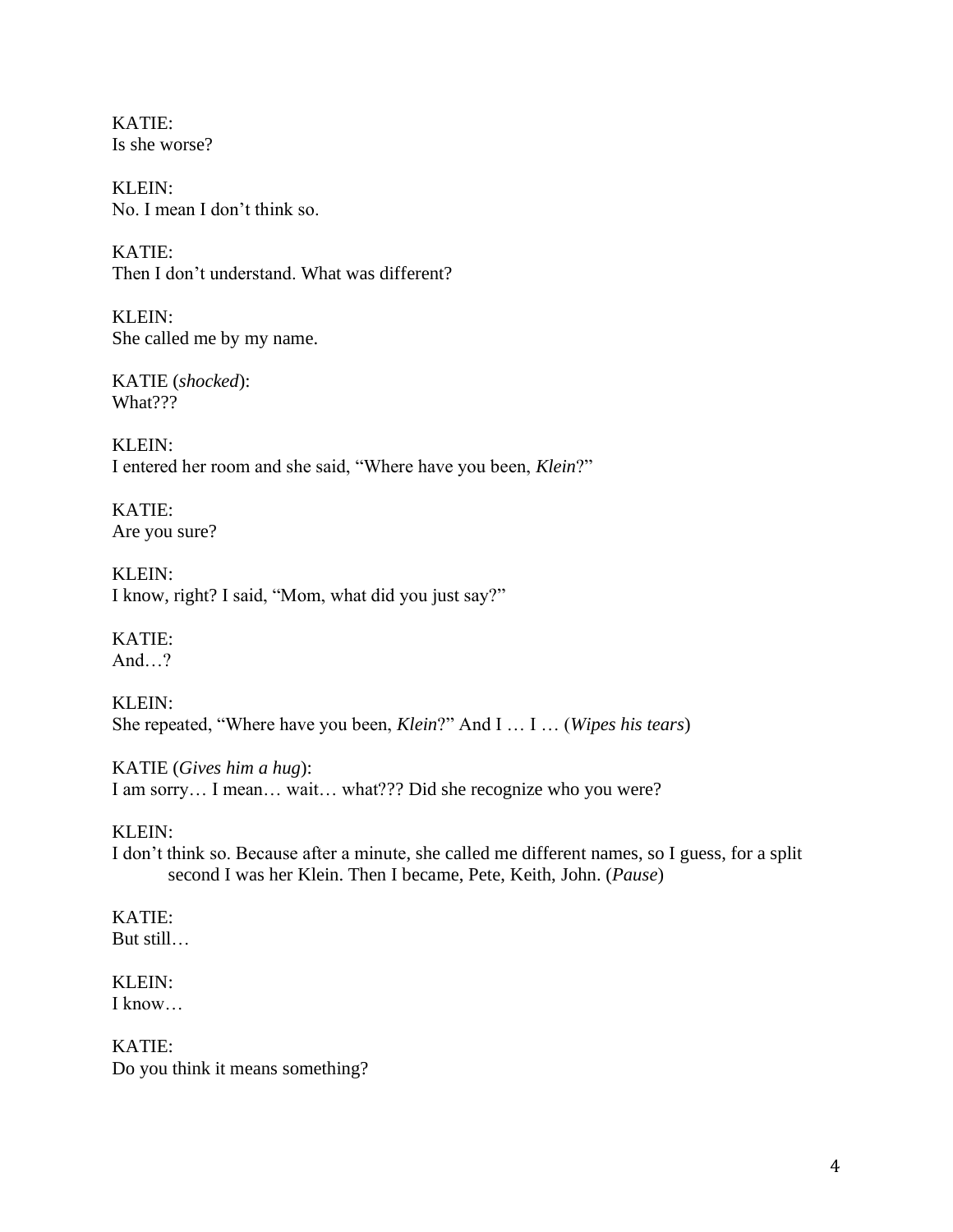KLEIN: Like what?

KATIE: Did you speak with her doctor?

# KLEIN:

He was on the phone. A nurse said (*dispassionate*) these things happen … you know?

# KATIE:

I am sorry. Do you want some tea? Are you hungry?

# KLEIN:

No, thank you. (*Recollecting*,) It was so nice to be recognized by my own mother. I felt alive. I actually kneeled and kissed her on her hands, and she said, "Who are you? Why are you down? Did you drop something?" And then I knew I had to tell her what she wanted to hear. Repeat the story. Katie…?

KATIE: Yes?

KLEIN: Let's say it together…

KATIE: That's weird. She is not here.

KLEIN: Do it for me.

KATIE: Fine. I mean, where do we start?

KLEIN: "And that day, on July…"

KATIE: Gotcha.

KLEIN and KATIE (*In perfect unison because they have said this too many times*): "And that day, on July  $2<sup>nd</sup>$  1937, Amelia Earhart died... I'm sorry, I meant to say, that day Amelia *disappeared*. No one knew what happened. There is no end to her story."

*A moment. They look at each other. They hold hands. They come closer.*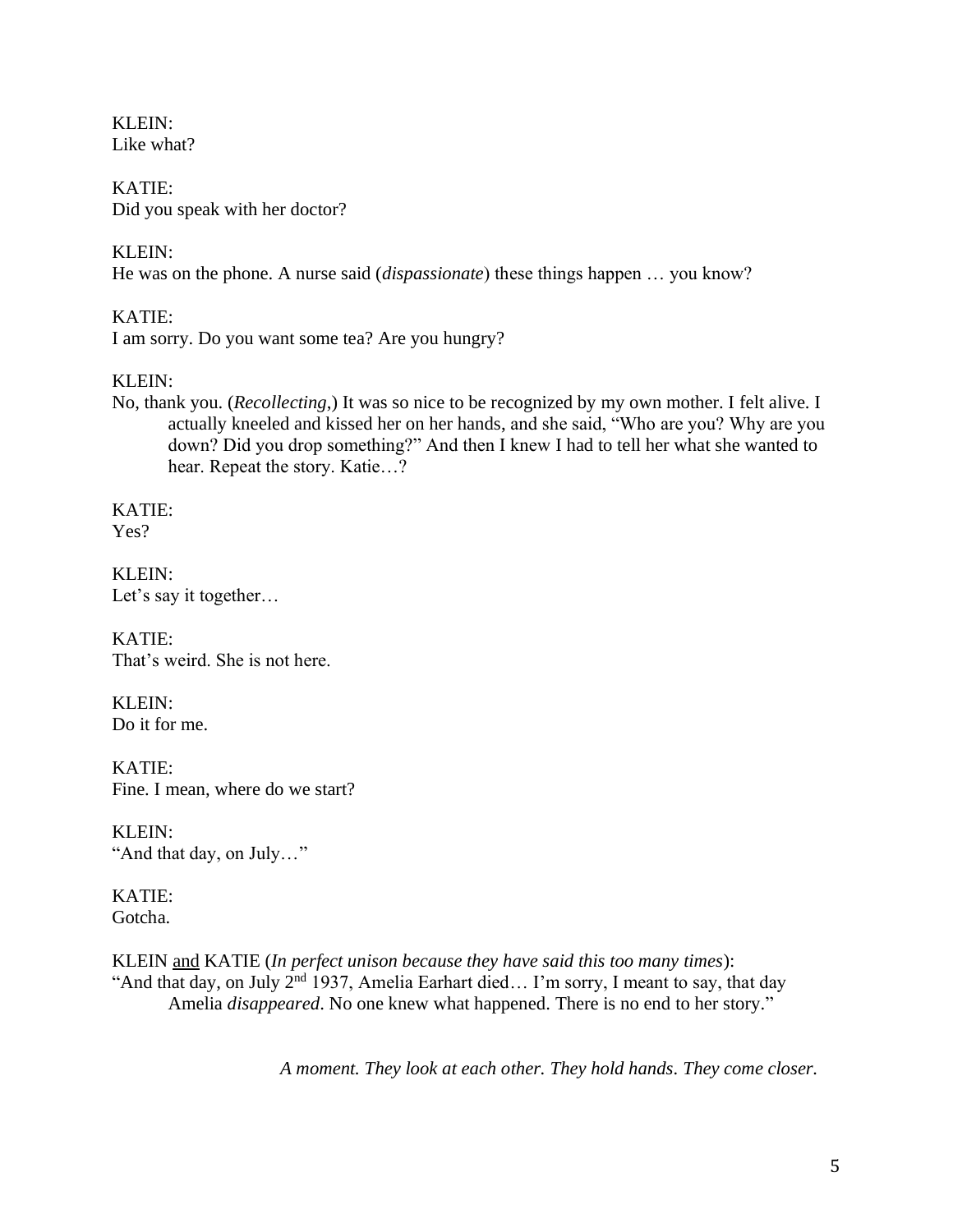### KLEIN:

We had to change the verb. Do you remember when we did that for the first time?

## KATIE:

Of course, your mother went berserk when she heard that Amelia had died…. The nurses had to calm her down.

## KLEIN:

That's the only thing she wants to hear day in and day out… on repeat, like her days.

## KATIE:

Funny… You know, I think that only Amelia is reported as "disappeared" and not dead. She vanished. One day here, next minute in the air, then, gone…

### KLEIN:

What are you talking about? Many people are reported as "disappeared"…

KATIE: Perhaps.

KLEIN: Wouldn't it be better if we all disappeared than die?

KATIE: I do not think of *that* at all. When it happens, it happens.

KLEIN: But what if one day I will be like my mother? Not alive, not dead either?

KATIE: You scare me.

KLEIN: It's in my blood… my genes… where would you make me travel?

# KATIE: Huh?

KLEIN: If I turn like my mother, what story will you tell me on repeat?

KATIE: That's easy. Our first time.

KLEIN: In bed?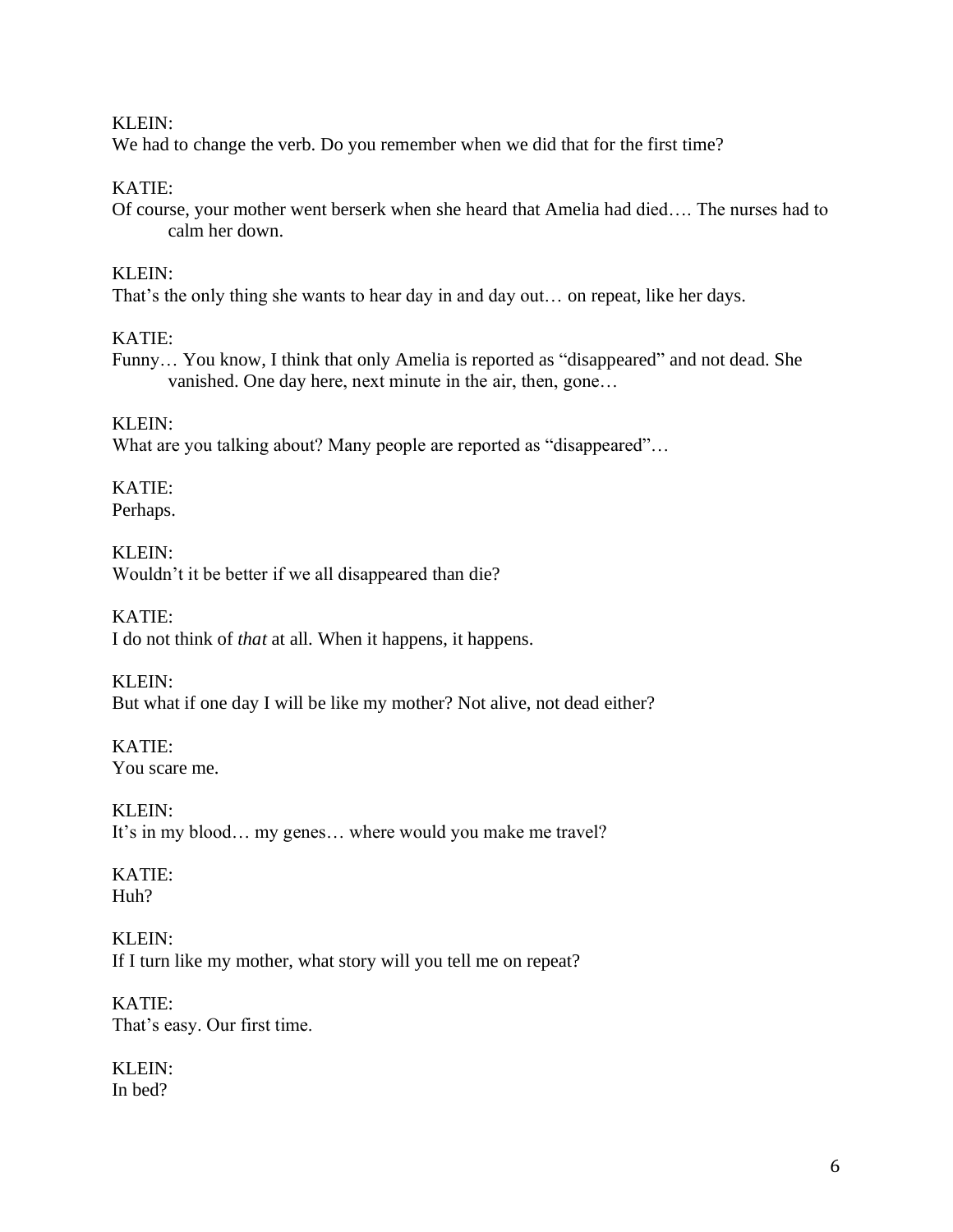KATIE: Our first time when we met.

KLEIN: Tell me that story.

KATIE: *You* know it.

KLEIN: But from your mouth I am *another*.

KATIE: Fine. It was a cold day in December.

KLEIN: No, it was not.

KATIE: I was testing you.

KLEIN: Katie, stop!

# KATIE:

I knocked on your door. You said, "Come in." I said, "It's locked." You said, "Oh, that's funny." You open the door. You looked ordinary. I was expecting to find a man in a suit… You said, "Sit down." I sat down. We looked at each other. You asked me, "So, my secretary tells me you are from Europe." I said, "Yes, Ukraine. My name is Katharina. But, please, call me Katie." You said, "Fine. You will be teaching Russian 101. It should be easy." I said, "I hope so. Do students know Russian, or …?" You said, "Some do. Others take it for fun." I said, "Fun? How come?" You said, "Well, you know… the rivalry between us and …" You stopped. You realized I was *not* from Russia. I smiled. There was a moment of silence. And I had no idea why, but I said, "I hope they find my luggage." You asked, "What, did the airline lose it?" I nodded. You said, "I am sure they will find it. They always do." There was so much calm in your voice, I felt at home with you. After only two minutes spent with you, you were already my home. And this is why I said…

### KLEIN and KATIE:

"If they do not find my luggage, I will be without underwear. Imagine that!" (*They giggle*)

### KLEIN:

I was smitten. No one was as frank with me as you were.